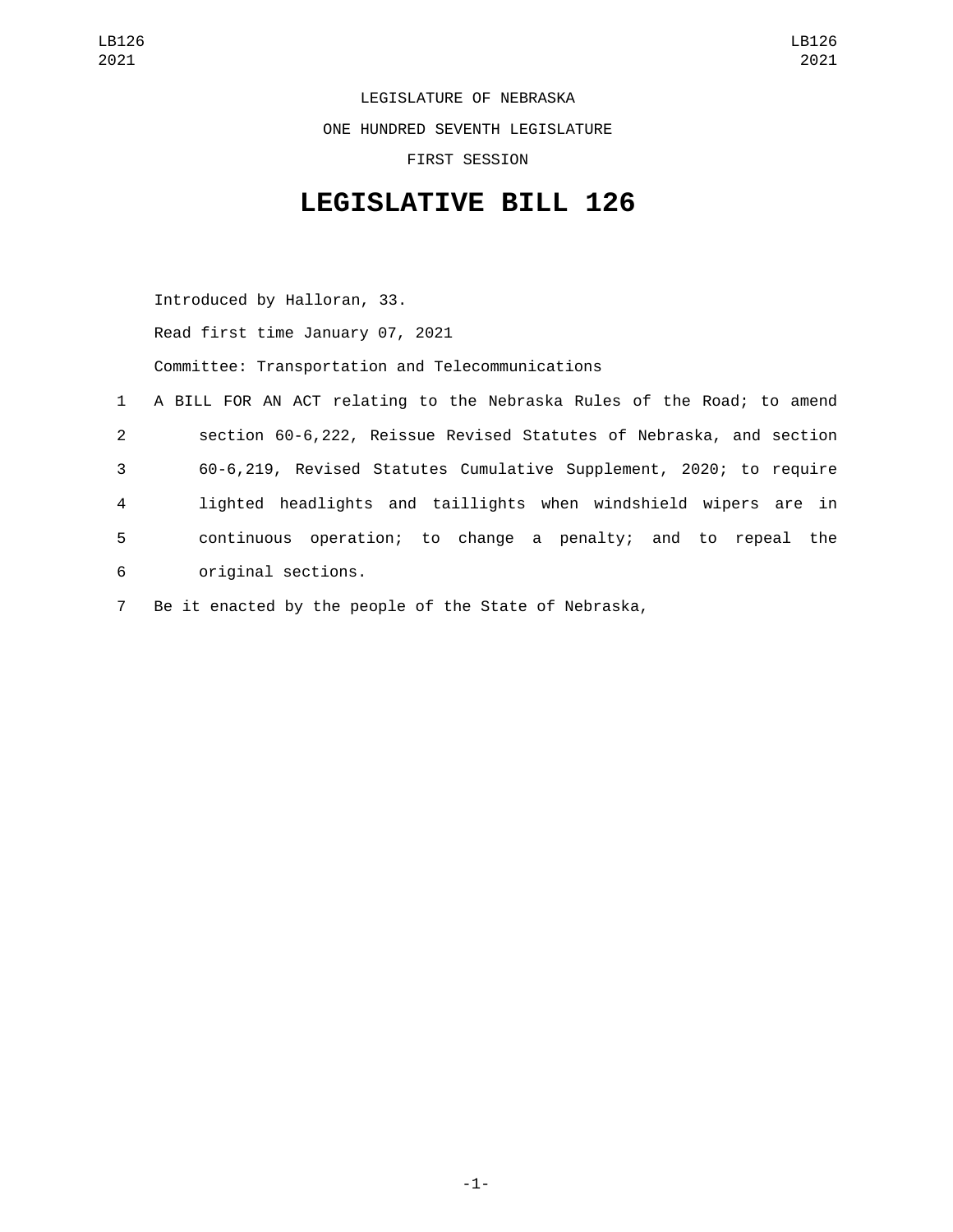Section 1. Section 60-6,219, Revised Statutes Cumulative Supplement, 2 2020, is amended to read:

 60-6,219 (1) Every motor vehicle upon a highway within this state (a) during the period from sunset to sunrise, (b) and at any other time when there is not sufficient light to render clearly discernible persons or vehicles upon the highway at a distance of five hundred feet ahead, or (c) when windshield wipers are in continuous use as a result of rain, 8 sleet, snow, or other moisture, shall be equipped with lighted headlights and taillights as respectively required in this section for different 10 classes of vehicles.

 (2) Every motor vehicle, other than an autocycle, a motorcycle, a road roller, or road machinery, shall be equipped with two or more headlights, at the front of and on opposite sides of the motor vehicle. The headlights shall comply with the requirements and limitations set forth in sections 60-6,221 and 60-6,223.15

 (3) Every motor vehicle and trailer, other than an autocycle, a motorcycle, a road roller, or road machinery, shall be equipped with one or more taillights, at the rear of the motor vehicle or trailer, exhibiting a red light visible from a distance of at least five hundred 20 feet to the rear of such vehicle.

 (4) Every autocycle or motorcycle shall be equipped with at least one and not more than two headlights and with a taillight exhibiting a red light visible from a distance of at least five hundred feet to the rear of such autocycle or motorcycle. The headlights shall comply with the requirements and limitations set forth in sections 60-6,221 and 60-6,223.26

 (5) The requirement in this section as to the distance from which lights must render obstructions visible or within which lights must be visible shall apply during the time stated in this section upon a straight, level, unlighted highway under normal atmospheric conditions.

(6) It shall be unlawful for any owner or operator of any motor

-2-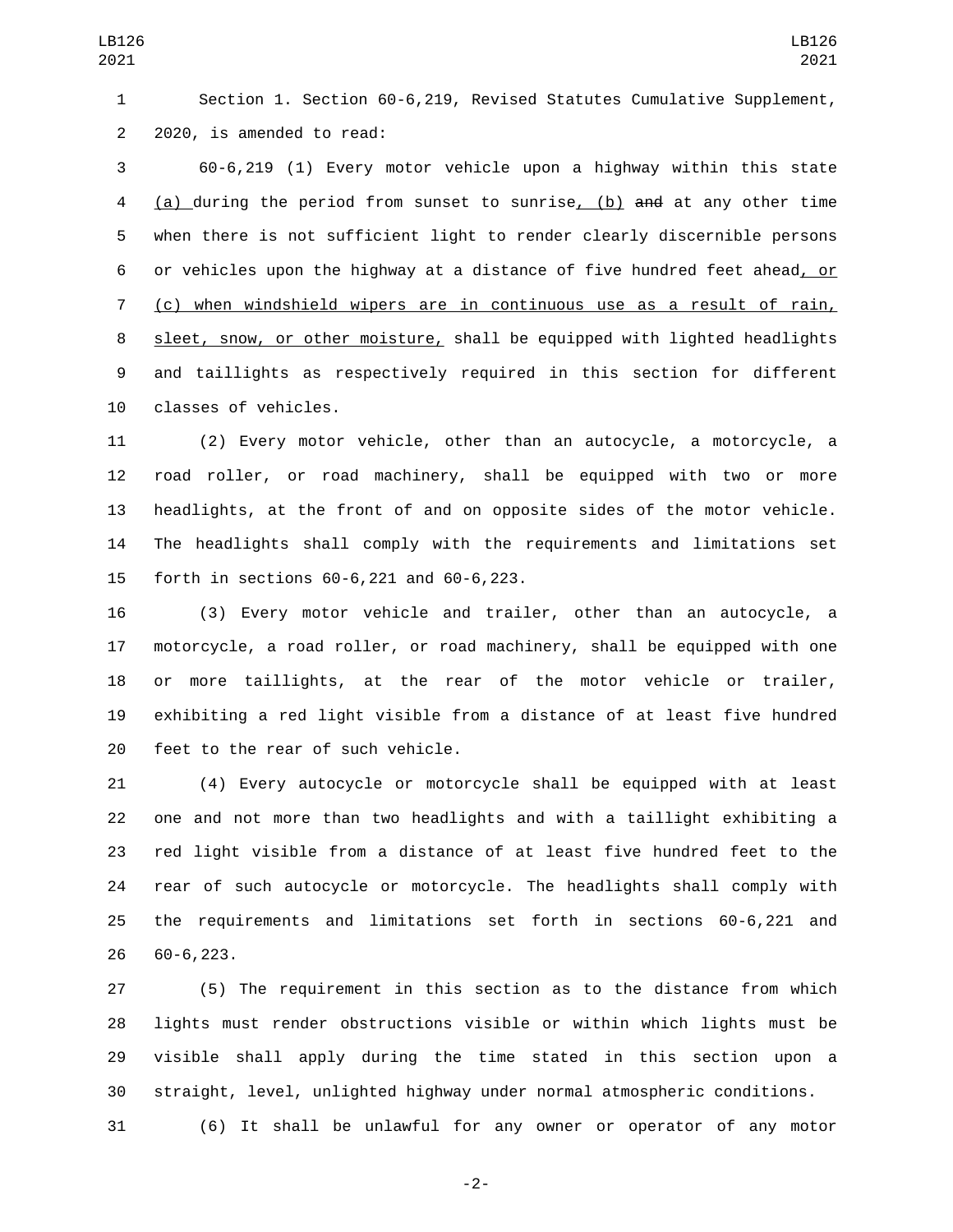vehicle to operate such vehicle upon a highway unless:

 (a) The condition of the lights and electric circuit is such as to give substantially normal light output;3

 (b) Each taillight shows red directly to the rear, the lens covering each taillight is unbroken, each taillight is securely fastened, and the 6 electric circuit is free from grounds or shorts;

 (c) There is no more than one spotlight except for law enforcement personnel, government employees, and public utility employees;

 (d) There are no more than two auxiliary driving lights and every such auxiliary light meets the requirements for auxiliary driving lights 11 provided in section  $60-6,225$ ;

 (e) If equipped with any lighting device, other than headlights, spotlights, or auxiliary driving lights, which projects a beam of light of an intensity greater than twenty-five candlepower, such lighting device meets the requirements of subsection (4) of section 60-6,225; and

 (f) If equipped with side cowl or fender lights, there are no more than two such lights and each such side cowl or fender light emits an 18 amber or white light.

 Sec. 2. Section 60-6,222, Reissue Revised Statutes of Nebraska, is 20 amended to read:

 60-6,222 Any person who violates any provision of section 60-6,219 or 60-6,221 shall be guilty of a Class III misdemeanor. In the event of 23 such conviction of a light equipment violation under such sections, as a part of the judgment of conviction, the trial judge shall direct the person to produce in court or submit to the prosecuting attorney, before such person again operates the motor vehicle upon a highway, satisfactory proof showing that the light equipment involved in such person's conviction has been made to conform with the requirements of such sections. The failure, refusal, or neglect of such convicted person to abide by such direction in the judgment of conviction of a light equipment violation under such sections shall be deemed an additional

-3-